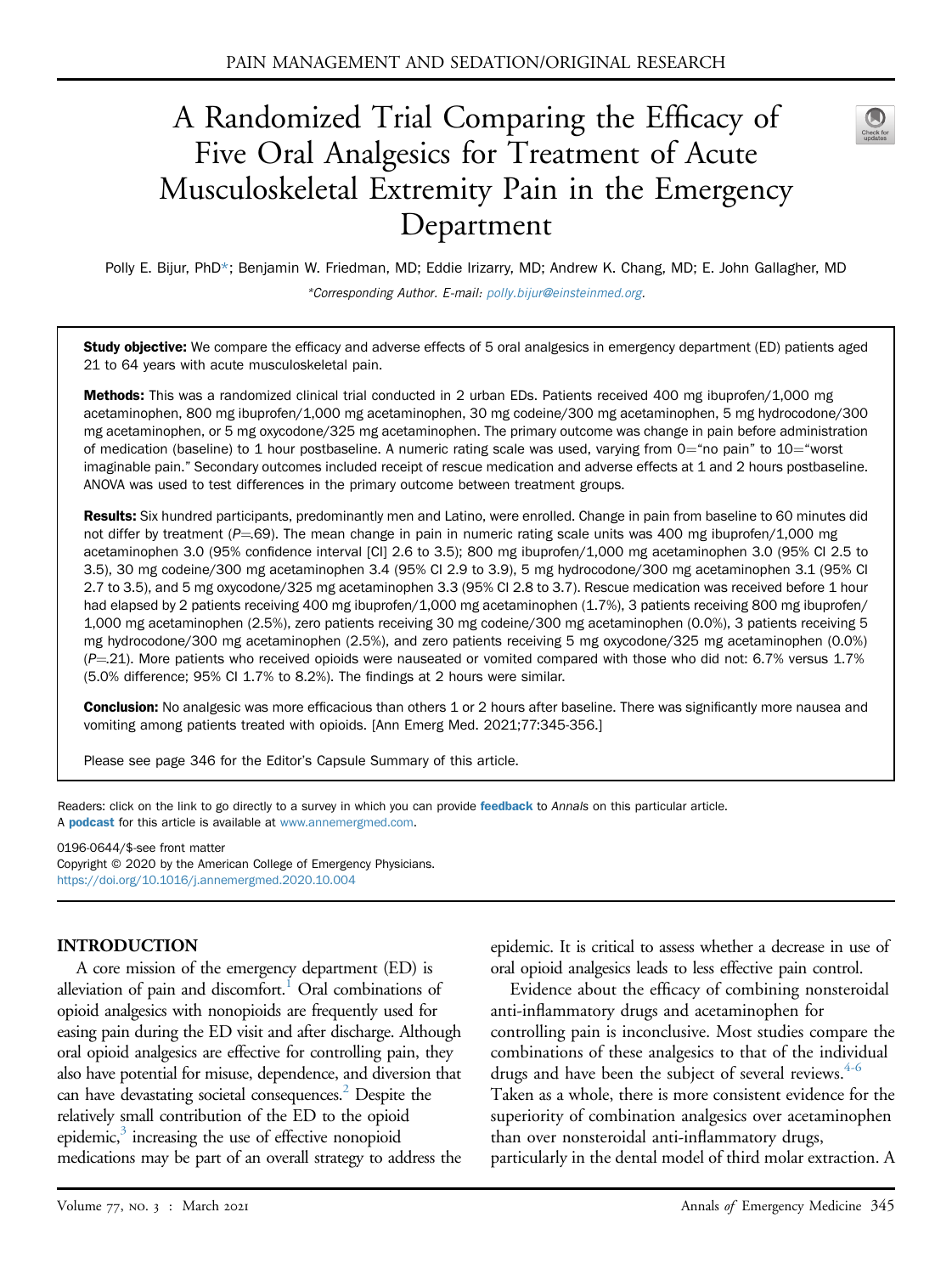#### Editor's Capsule Summary

What is already known on this topic Many oral analgesic options exist for treatment of acute pain.

#### What question this study addressed

What are the comparative pain reduction and adverse effect outcomes of 5 common opioid or acetaminophen-ibuprofen combinations?

# What this study adds to our knowledge

In 600 randomly assigned patients enrolled in 2 urban emergency departments (EDs) with acute musculoskeletal pain, there was no evidence that one approach was superior in 1- or 2-hour pain score change between the therapies, although nausea and vomiting were more frequent in those receiving an opioid.

# How this is relevant to clinical practice

These observations underscore that opioids are not universally a better choice for ED acute musculoskeletal pain compared with ibuprofen and acetaminophen.

substantial number of studies also found the combination to confer superior analgesia compared with nonsteroidal anti-inflammatory drugs alone. There are few ED studies. One found the combination of 1,000 mg of acetaminophen and 800 mg of ibuprofen to be no more effective than the individual components.<sup>[7](#page-10-4)</sup>

Three studies compared the efficacy of a nonopioid combination with opioid combination analgesics. Two found 1,000 mg of acetaminophen and 400 mg of ibuprofen to provide more analgesia than 30 mg of codeine combined with 300 mg of acetaminophen<sup>[8](#page-10-5)</sup> or 1,000 mg acetaminophen.<sup>[9](#page-11-0)</sup> The third study, conducted by our group, found the same dose of acetaminophen and ibuprofen to have an effect on alleviating musculoskeletal pain similar to that of the commonly used opioid combination analgesics used in the  $ED<sup>10</sup>$  $ED<sup>10</sup>$  $ED<sup>10</sup>$ . The current study is a replication of that study, as well as an extension of it to include an additional combination analgesic.

The aim of the study was to compare the efficacy of 5 oral analgesics: 400 mg ibuprofen plus 1,000 mg acetaminophen, 800 mg ibuprofen plus 1,000 mg acetaminophen, 30 mg codeine plus 300 mg acetaminophen, 5 mg hydrocodone plus 300 mg acetaminophen, and 5 mg oxycodone plus 325 mg

acetaminophen for treatment of musculoskeletal pain. The null hypothesis was that there would be no difference in efficacy of the 5 analgesics from baseline (immediately before treatment) to 1 hour postbaseline. The alternate hypothesis was that treatment with at least one of the analgesics would be more efficacious than one or more of the other analgesics and that the difference between treatments would meet a standard criterion for clinical significance commonly used in emergency medicine pain research.

# MATERIALS AND METHODS

#### Study Design and Setting

The study was a randomized double-blind superiority trial of 5 oral analgesic combination medications. The efficacy of the analgesics was assessed 1 and 2 hours after baseline. The study took place in 2 academic EDs in the Bronx, NY, that receive greater than 180,000 visits annually. Salaried, trained, bilingual (English and Spanish), technician-level research associates staff both EDs continuously. Patients were enrolled from November 26, 2017, to November 5, 2019. The Albert Einstein College of Medicine Internal Review Board approved the study. All patients provided written consent.

#### Selection of Participants

Patients were eligible if they were aged 21 through 64 years; had a complaint of acute musculoskeletal pain in one or more extremities, defined as distal to and including the shoulder or hip joints; experienced pain of less than 7 days' duration; and spoke English or Spanish; the clinician planned to treat the patient in the ED with oral analgesics and was willing to use opioid analgesics or up to 800 mg ibuprofen and 1,000 mg acetaminophen; and the patient was going to receive imaging of the painful extremity. Standard practice is to give patients an oral analgesic while they await imaging and subsequent care. This criterion ensured that the majority of patients enrolled would still be in the ED when the primary outcome measure was obtained.

Patients were excluded if they did not have a cellular telephone, which could be needed for follow-up at 2 hours if they were discharged before that time; did not agree to being contacted by telephone; had received opioids, ibuprofen, or acetaminophen in the past 24 hours; had received any other prescribed or over-the-counter topical or oral analgesics in past 8 hours; had received any medicine that might interact with one of the study medications, such as antidepressant selective serotonin reuptake inhibitors or tricyclics, antipsychotics, or antimalarial medications; had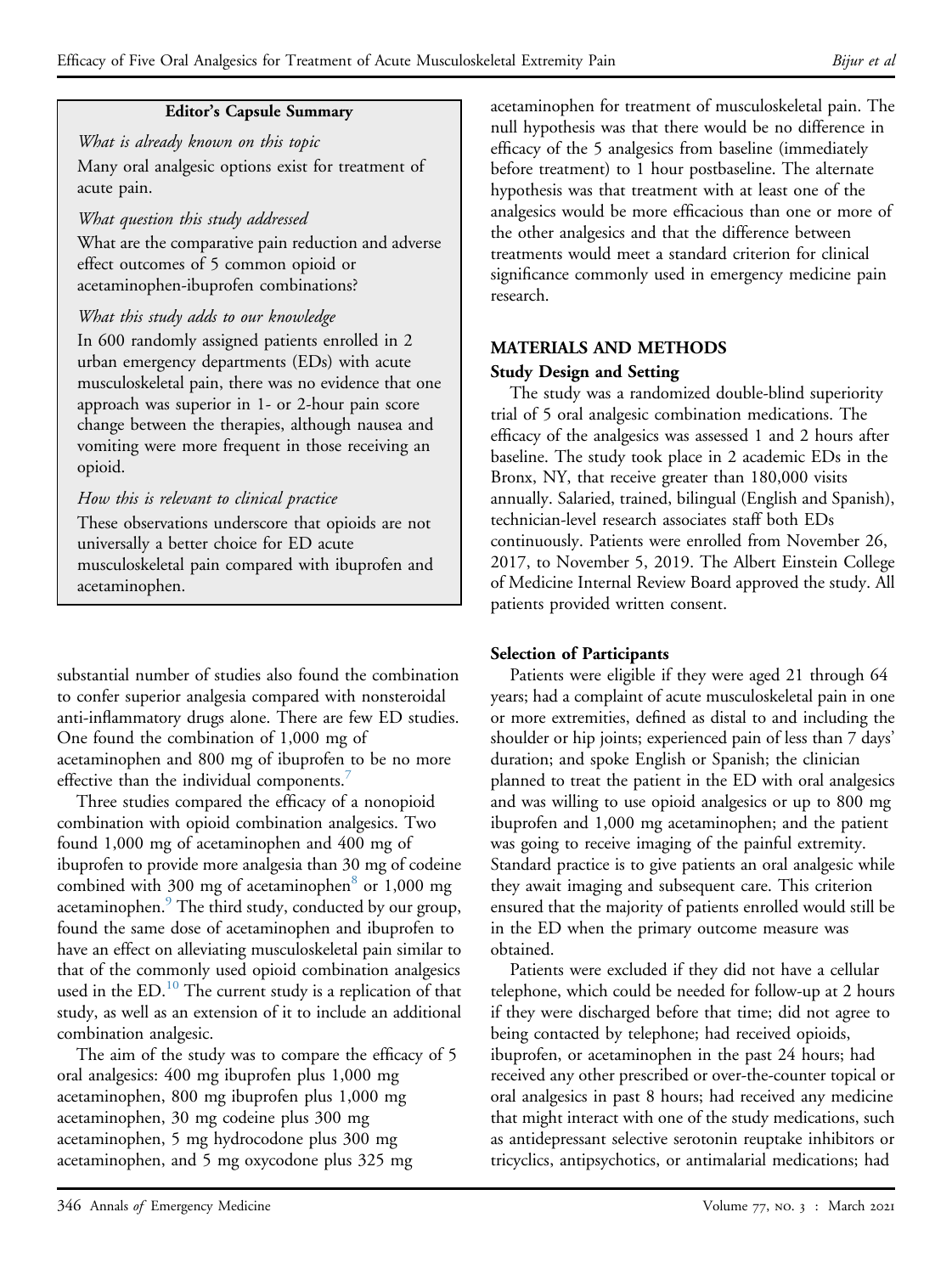ever received methadone; had any chronic condition requiring frequent pain management such as arthritis, sickle cell disease, fibromyalgia, or any neuropathy; had a history of allergy to any of the study medications as defined by the patients; were pregnant as determined either by urine or serum human chorionic gonadotropin testing (assessed only for patients who had not reached menopause); were breastfeeding according to patient report; had a history of peptic ulcer disease; had any medical condition for which opioid analgesics, acetaminophen, or ibuprofen may be contraindicated, such as hepatitis, renal insufficiency, hypoor hyperthyroidism, Addison's disease, or Cushing's disease; had sustained multiple injuries or laceration; or were planning to drive home after the ED visit.

# Interventions

Patients were randomized to receive 400 mg of ibuprofen plus 1,000 mg of acetaminophen, 800 mg of ibuprofen plus 1,000 mg of acetaminophen, 30 mg of codeine plus 300 mg of acetaminophen, 5 mg of hydrocodone plus 300 mg of acetaminophen, or 5 mg of oxycodone plus 325 mg of acetaminophen. Patients who required rescue analgesics (based on ED attending physician discretion or patient's request) received 5 mg of oral oxycodone that could be administered at any point during the 2-hour study period. Other analgesics could also be administered in accordance with ED attending physician discretion.

We chose to test the efficacy of the 3 most commonly used opioid combination analgesics at their starting doses. Because the combination of ibuprofen and acetaminophen is not standard, we chose to study 400 mg ibuprofen and 1,000 mg acetaminophen partly to replicate a previous study conducted by our group,<sup>[10](#page-11-1)</sup> and because this is a dose that has been found to be effective in several studies of dental pain.<sup>9</sup> We added 800 mg of ibuprofen combined with 1,000 mg acetaminophen. This was based on the Oxford League Table of Analgesic Efficacy, based on reviews of randomized trials of analgesics that suggest superiority of the higher dose, $11$  although in a recent randomized trial a single dose of 800 mg ibuprofen was not more effective than 400 or 600 mg for treatment of musculoskeletal pain in the  $ED.^{12}$  $ED.^{12}$  $ED.^{12}$ 

The research pharmacist created a randomization list in blocks of 10, using an online randomization plan generator [\(http://www.randomization.com](http://www.randomization.com)). The randomized allocation schedule could be accessed only by the research pharmacist, who had no role in dispensing the medication. The pharmacist masked the analgesics by inserting them into identical opaque capsules and created research packets,

each with 5 tablets containing the masked investigational medication. Five capsules were needed because the amount of 1,000 mg of acetaminophen and 800 mg of ibuprofen could not fit in fewer capsules small enough for patients to comfortably swallow. All the other medications were dispensed identically to preserve blinding. The physician, nurse, and research associates were all blinded to the allocation. The randomized allocation schedule was uploaded into the electronic data collection system and study numbers were generated that corresponded to the allocation. Research packets labeled with the study numbers were removed by nurses from an automated medical dispensing system located in the ED. The nurses administered the study medication to patients under direct observation to confirm ingestion of the analgesics.

#### Methods of Measurement

Pain intensity was assessed on an 11-point numeric rating scale (NRS) in which 0 denotes no pain and 10 denotes worst imaginable pain.<sup>[13](#page-11-4)</sup> The research associates used a standardized electronic data collection instrument, Research Electronic Data Capture (REDCap) (version 10; Vanderbilt University, Nashville, TN), to record the patients' rating of pain immediately before receiving the study medication (baseline), immediately before receiving rescue medication for those who received additional medication, and at 1 and 2 hours postbaseline. If patients were discharged before 2 hours, the research associates called them at the 2-hour point to obtain their pain scores.

The primary outcome was change in pain on the NRS, measured from the time before ingestion of the study medication to 1 hour later. The 1-hour interval was chosen for several reasons. First, timely pain relief is an important characteristic of an effective analgesic. Second, measuring efficacy of the initial study analgesic is complicated by subsequent receipt of rescue medication because the pain ratings reflect the effect of both initial and rescue analgesics. In our experience, few patients with musculoskeletal pain receive additional analgesics within an hour of the original dosing. Thus, using the 1-hour point allowed inferences about the effect of the study medications that were relatively unaffected by receipt of rescue medication.

To address the potential confounding associated with rescue medication, patients who received rescue medication were asked to rate their pain immediately before receipt of the additional analgesic. An adjusted change in pain was calculated by subtracting the pain rating before rescue medicine from the one at baseline. This value was substituted for the pain rating at 1 hour if an additional analgesic was given in that period because it is likely to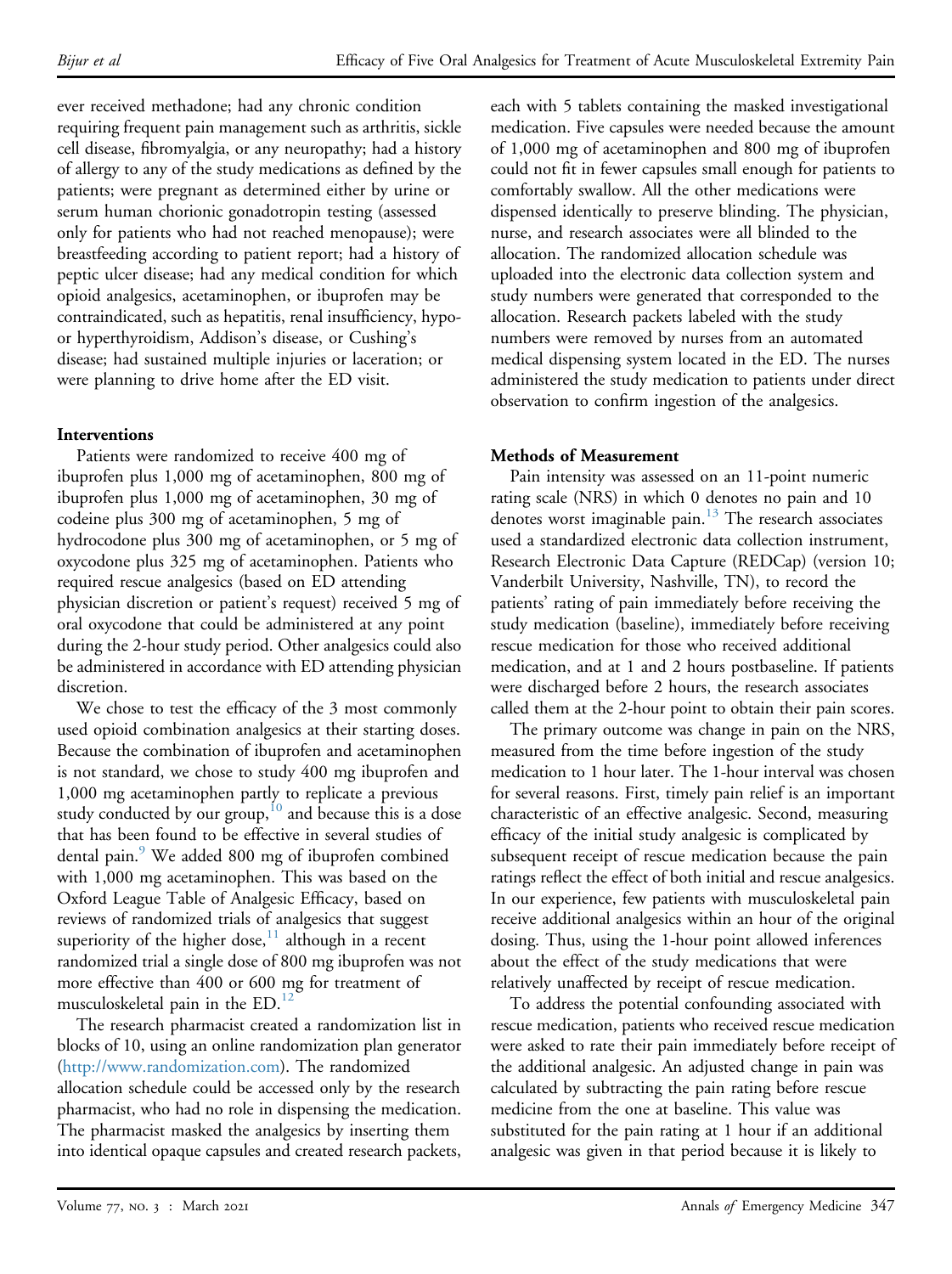more accurately reflect the effect of the initial study medication.

Change in NRS scores from baseline to 2 hours postbaseline was a secondary efficacy outcome. An adjusted NRS score was calculated in the same way as the 1-hour change for patients who received rescue medications. Other secondary outcomes included receipt of rescue medication and the answer to the question, "The next time you come to the ED with acute pain, do you want to be given the same pain medication?" Satisfaction with pain relief and time to satisfaction with pain relief were measured on a 4 point Likert scale rating of very unsatisfied, unsatisfied, satisfied, or very satisfied. For analytic purposes, satisfaction was grouped into 2 categories: very unsatisfied or unsatisfied, and very satisfied or satisfied. The research associates also asked patients whether they experienced the following adverse effects at 1 and 2 hours postbaseline: nausea, vomiting, stomach pain, heartburn, gas, diarrhea, itch, rash, dizziness, and drowsiness.

Demographic characteristics were collected to describe the population from which the sample was drawn, as well as initial pain scores and the method for collecting 2-hour information: in the ED or by telephone if the patient left before 2 hours.

## Primary Data Analysis

We calculated descriptive statistics for all variables, expressed as frequencies, means and SDs, medians and interquartile range, and proportions, as appropriate. The primary analysis was an ANOVA that compared the mean change in pain from baseline to 1 hour later in the 5 treatment groups. We planned to conduct  $t$  tests of the 10 pairs of means after a statistically significant ANOVA result  $(P=.05)$ , with a Bonferroni correction to control for type I errors caused by multiple testing (ie,  $0.05/10$  tests= $0.005$ ). The magnitude of the effects is reported as means and 95% confidence intervals. ANOVA and  $\chi^2$  tests were used to provide overall tests of the association between treatment and each of the secondary outcomes.

The distribution of change in pain at 1 and 2 hours postbaseline in each treatment group is presented graphically.

Two exploratory analyses were conducted to assess whether one or more of the medications were more effective for treating higher levels of pain. These analyses were restricted to patients who had diagnoses of fracture and those whose initial pain rating was 10, indicating worst possible pain.

SPSS (version 24; SPSS, Armonk, NY) was used to conduct all data analyses. A significance criterion of .05 was used for tests of all secondary variables and for the exploratory analyses.

The following parameters were used to calculate the sample size: an overall 2-sided significance level of .05, 80% power, and a  $\Delta$  of 1.3-NRS-unit change in pain between groups. This value was based on a validated and reliable standard definition of the minimal clinically significant difference in pain between different analgesic treatments.<sup>[14](#page-11-5)</sup> A within-group SD of 2.6 was used to calculate the sample size, based on estimates from previous work of variability of change in pain in response to oral opioid analgesics.<sup>[15,](#page-11-6)[16](#page-11-7)</sup> We planned to use  $t$  tests to conduct all pairwise comparisons if the statistical significance of the overall ANOVA was less than or equal to .05. The significance criterion for the 10 pairwise tests was adjusted with the Bonferroni correction, resulting in an  $\alpha$  of .005 (ie, 0.05/ 10). The sample size calculation was thus based on an  $\alpha$  of .005 for each pairwise  $t$  test. Under these parameters,  $110$ patients were needed in each group, for a total of 550 patients. We enrolled an additional 50 patients to ensure having at least 550 patients with analyzable data (ie, a total of 600 patients, 120 in each group).

# RESULTS

## Characteristics of Study Subjects

The research associates screened 4,112 patients and enrolled 600. Three patients were missing all data because there were dispensing errors and were not included in the analysis. The primary reasons for ineligibility were duration of pain 7 days or longer, physician did not consider 1 or more of the study drugs to be appropriate, and pain was due to multiple injuries [\(Figure 1](#page-4-0)).

The treatment groups had similar demographic compositions, initial pain ratings, diagnoses, and nonpharmaceutical interventions ([Table 1](#page-5-0)). A similar proportion of patients reported their 2-hour pain and other secondary outcomes in person in the ED and by telephone ([Table 1\)](#page-5-0). The distributions of these characteristics by treatment were not statistically significant.

# Main Results

The mean decrease in pain scores from baseline to 1 hour postbaseline varied from 3.0 to 3.4 NRS units in the 5 groups ([Table 2\)](#page-6-0). The overall test of different change in pain by treatment was not statistically significant ( $P=$ .69). The differences were substantially less than the criterion of 1.3-NRS-unit difference as being clinically meaningful.

Adjusted pain ratings obtained immediately before rescue medication were also used in place of the 1-hour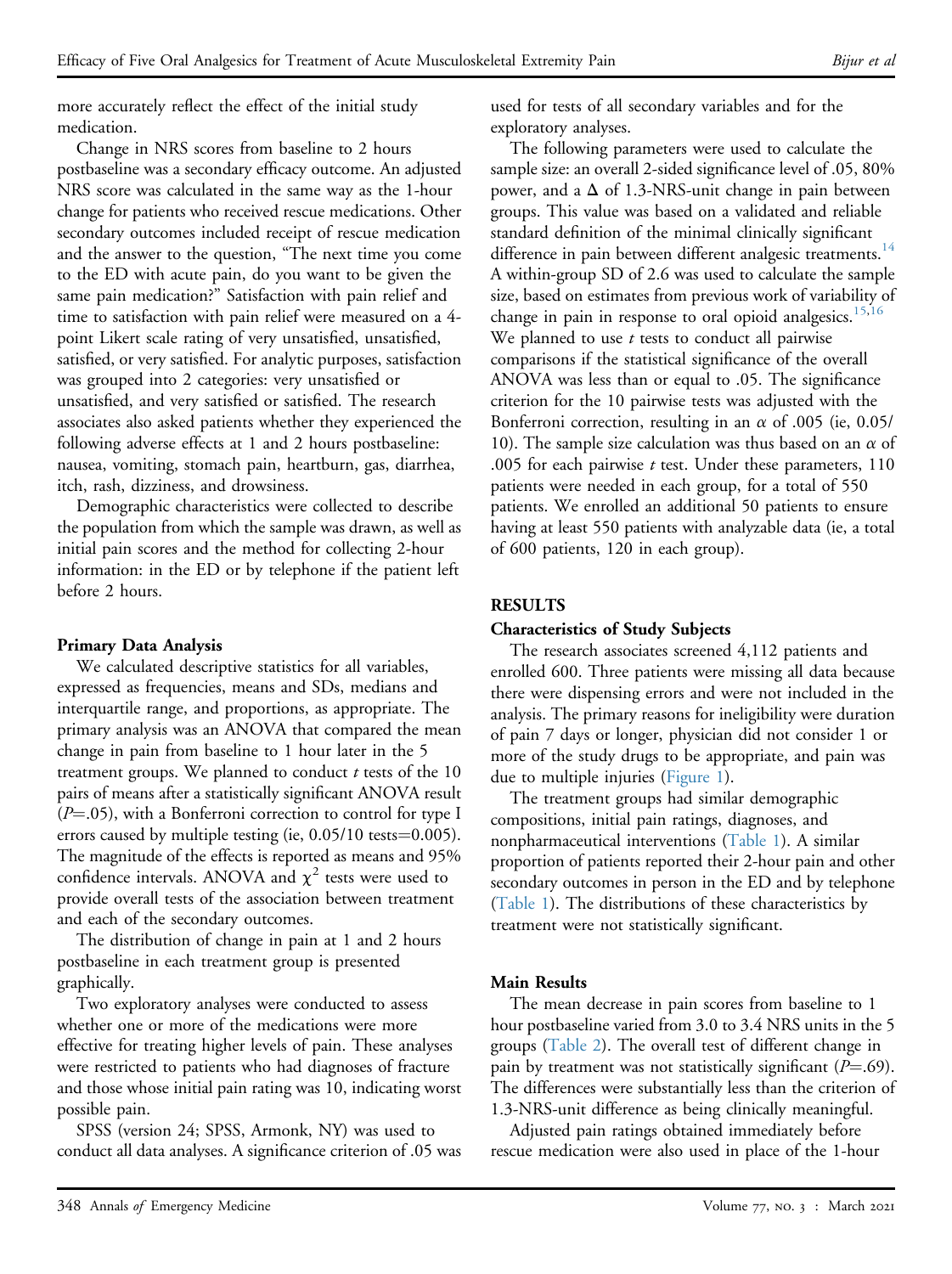<span id="page-4-0"></span>

Figure 1. Patient flow diagram.

ratings. This adjustment had almost no effect on the mean reduction in pain scores [\(Table 2](#page-6-0)).

Few patients received rescue medication in the first hour postbaseline (8/597; 1.3%). The proportion of patients who received rescue medication did not differ by treatment [\(Table 2](#page-6-0)).

The findings were similar for the entire period from baseline to 2 hours postbaseline ([Table 2\)](#page-6-0). There were no clinically or statistically significant differences in change in pain scores between treatment groups. Approximately one quarter of patients in each group received additional analgesics, but this did not differ by group. The largest difference between percentage of patients in the 5 treatment groups who received rescue medication was less than 4%.

Two exploratory analyses were performed to assess whether the efficacy of the 5 analgesics differed for patients with presumably greater pain than others with less pain. As shown in [Table 2](#page-6-0), for patients with fractures, the difference in change in pain associated with treatment exceeded the criterion for minimal clinical significance after adjustment for rescue medication but these differences were not

statistically significant. The change in pain from baseline to 2 hours was lowest in patients with fractures who were treated with 400 mg ibuprofen and 1,000 mg acetaminophen.

[Figure 2](#page-8-0)A shows the distribution of change in pain scores from baseline to 1 hour postbaseline, adjusted for receipt of rescue medication. The figure indicates substantial and similar variability in all groups. In the entire sample, 25% of the patients had little pain relief from baseline to 1 hour postbaseline (a change of 1 NRS unit or less); patients in the highest quartile had pain scores that decreased by 5 NRS units or more. Figure  $2B$  shows the adjusted decrease in pain from baseline to 2 hours in all groups. There was wide variability of response in all 5 treatment groups.

The proportion of patients satisfied with pain relief and time to pain control, and preference for the same analgesic in the future, did not differ significantly by treatment group ([Table 3\)](#page-9-0).

Nausea and vomiting differed significantly across the 5 groups  $(P=.048)$  ([Table 4\)](#page-9-1), although only 4.7% of all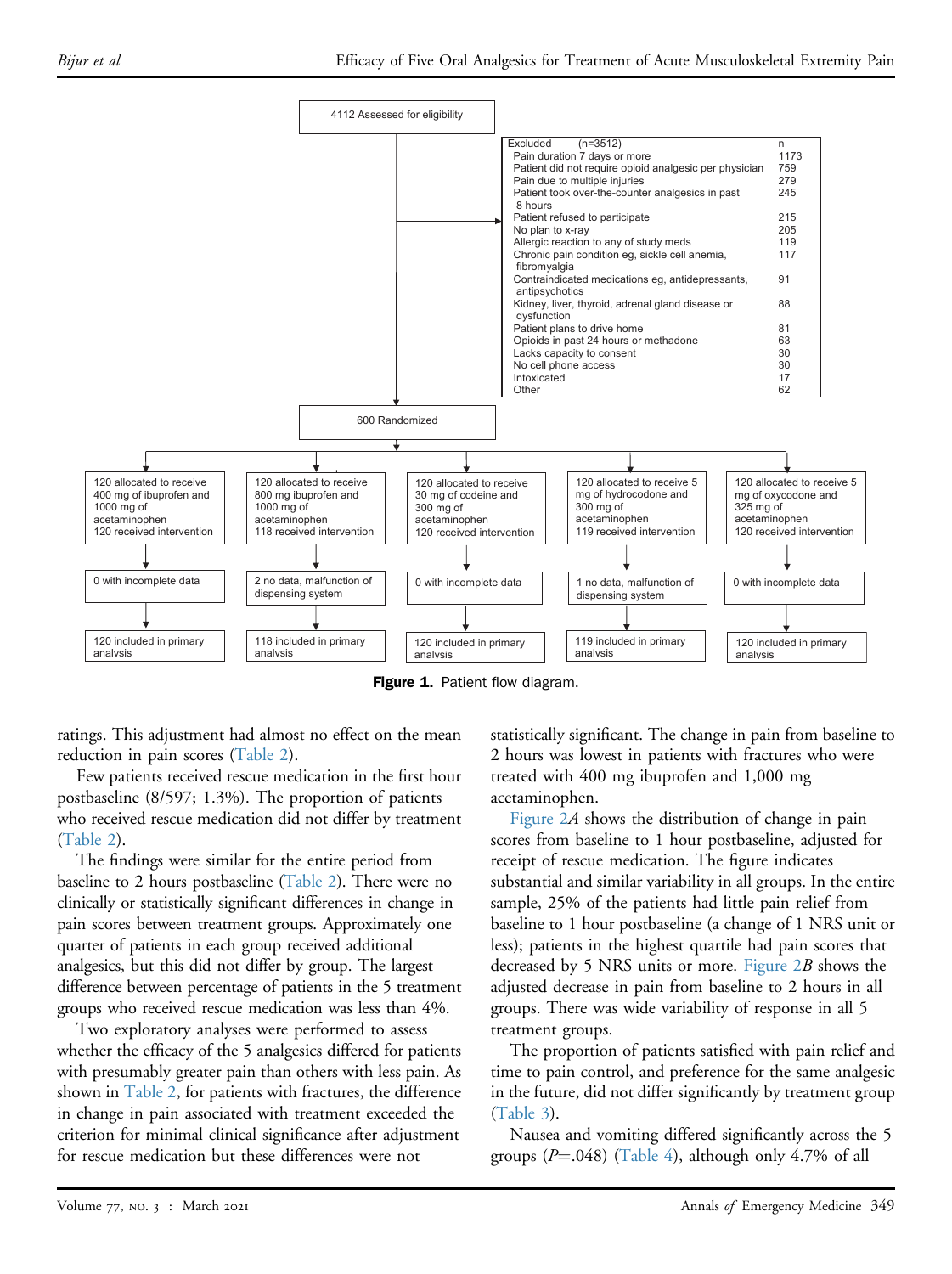#### <span id="page-5-0"></span>Table 1. Patient characteristics.

| <b>Characteristic</b>                       | Ibuprofen 400 mg and<br>Acetaminophen<br>$1,000$ mg | Ibuprofen 800 mg and<br>Acetaminophen<br>$1,000$ mg | Codeine 30 mg<br>and Acetaminophen<br>300 mg | Hydrocodone 5 mg<br>and Acetaminophen<br>300 mg | Oxycodone 5 mg<br>and Acetaminophen<br>325 mg |
|---------------------------------------------|-----------------------------------------------------|-----------------------------------------------------|----------------------------------------------|-------------------------------------------------|-----------------------------------------------|
| Total No. of patients                       | 120                                                 | 118                                                 | 120                                          | 119                                             | 120                                           |
| Female sex, $*$ No. (%)                     | 49 (41)                                             | 53 (45)                                             | 59 (49)                                      | 50 (42)                                         | 53 (44)                                       |
| Age,* mean (SD)                             | 36(12)                                              | 38(13)                                              | 38(12)                                       | 39(12)                                          | 36(12)                                        |
| Race and ethnicity,*<br>No. (%)             |                                                     |                                                     |                                              |                                                 |                                               |
| Latino                                      | 87 (72)                                             | 81 (69)                                             | 83 (69)                                      | 82 (69)                                         | 79 (66)                                       |
| <b>Black</b>                                | 20(17)                                              | 32 (27)                                             | 29 (24)                                      | 28 (23)                                         | 30(25)                                        |
| Other                                       | 13(11)                                              | 5(4)                                                | 8(7)                                         | 9(8)                                            | 11(9)                                         |
| Initial pain intensity score,*<br>No. (%)   |                                                     |                                                     |                                              |                                                 |                                               |
| $0 - 6$                                     | 3(2)                                                | 2(2)                                                | 1(1)                                         | 4(3)                                            | 5(4)                                          |
| $\overline{7}$                              | 6(5)                                                | 13(11)                                              | 8(7)                                         | 9(8)                                            | 14 (12)                                       |
| 8                                           | 19(16)                                              | 19(16)                                              | 26(22)                                       | 19(16)                                          | 16(13)                                        |
| 9                                           | 22(18)                                              | 15(13)                                              | 17(14)                                       | 22(19)                                          | 19 (16)                                       |
| 10                                          | 70 (58)                                             | 69 (59)                                             | 68 (57)                                      | 65 (55)                                         | 66 (55)                                       |
| Diagnosis,* No. (%)                         |                                                     |                                                     |                                              |                                                 |                                               |
| Sprain or strain                            | 68 (57)                                             | 82 (70)                                             | 68 (57)                                      | 78 (66)                                         | 75 (63)                                       |
| <b>Extremity fracture</b>                   | 24 (20)                                             | 14(12)                                              | 17(14)                                       | 11(9)                                           | 21(18)                                        |
| Muscle pain                                 | 13(11)                                              | 11(9)                                               | 17(14)                                       | 13(11)                                          | 12 (10)                                       |
| Contusion                                   | 6(5)                                                | 6(5)                                                | 11(9)                                        | 10(8)                                           | 1(1)                                          |
| Other                                       | 9(8)                                                | 5(4)                                                | 7(6)                                         | 7(6)                                            | 11(9)                                         |
| Nonpharmacologic<br>interventions,* No. (%) |                                                     |                                                     |                                              |                                                 |                                               |
| >1                                          | 65 (54)                                             | 67(57)                                              | 56 (47)                                      | 55 (46)                                         | 57 (47)                                       |
| 2-h follow-up, $*$ No. (%)                  |                                                     |                                                     |                                              |                                                 |                                               |
| In ED                                       | 83 (70)                                             | 76 (66)                                             | 73 (62)                                      | 82 (71)                                         | 82 (70)                                       |
| By telephone                                | 35(30)                                              | 39 (34)                                             | 44 (38)                                      | 34 (29)                                         | 36 (31)                                       |
| $*P > 05.$                                  |                                                     |                                                     |                                              |                                                 |                                               |

<span id="page-5-1"></span>patients experienced these adverse effects. In a post hoc analysis, nausea and vomiting were found to be more common in patients who received opioid analgesics, 6.7%, than among those who did not, 1.7% (5.0% difference; 95% confidence interval 1.7% to 8.2%). The other adverse effects were similarly distributed in the 5 groups.

#### LIMITATIONS

The study has several limitations. Relatively low doses of the opioid combinations were administered in this study. Higher doses might provide more relief than the nonopioid medications we evaluated. We evaluated only a single dose of each medication. Thus, we can infer that the efficacy of the medications did not differ only at the specific doses we tested. Titration to pain relief is more

feasible with the opioid combination analgesics than the nonopioid analgesics we studied because of the lack of a therapeutic ceiling effect for the opioids and the smaller dose of acetaminophen. However, the doses of opioids used in this study are likely to be those most commonly prescribed for pain in the ED and at discharge,

particularly in the present climate, in which the potential danger of opioid misuse and addiction is well recognized.

An important question that this study did not directly address is whether nonopioid analgesics can be prescribed at discharge in place of opioid analgesics and confer similar pain relief, thus eliminating the possibilities of diversion, misuse, and abuse. This study examined the effect of the analgesics during a 2-hour period just after ED evaluation, thus formally limiting inference to pain control in the ED.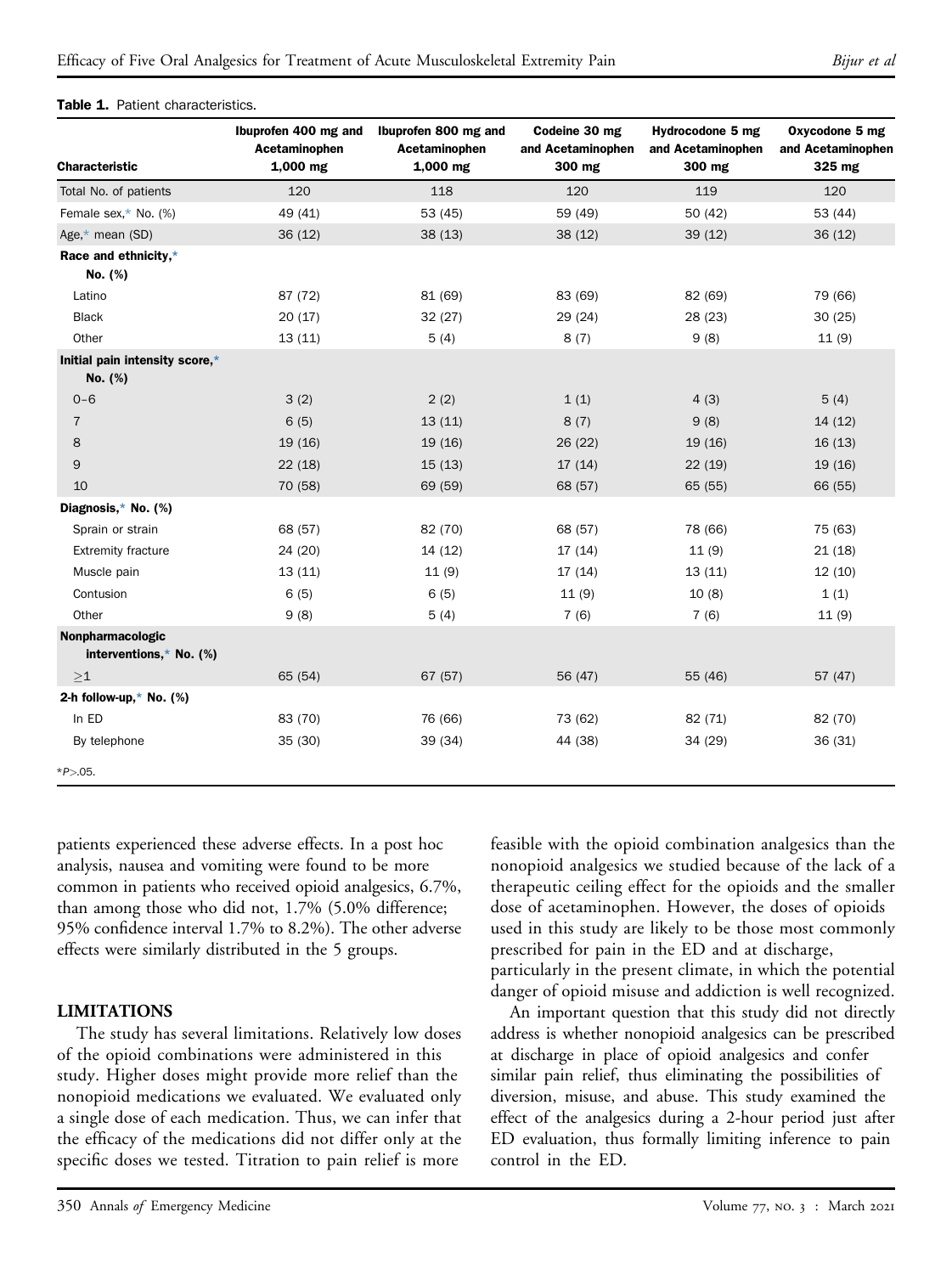|                                                                                                                                 | Ibuprofen 400 mg and Ibuprofen 800 mg and<br>Acetaminophen 1,000<br>mg | Acetaminophen<br>$1,000$ mg | Codeine 30 mg and<br>Acetaminophen 300<br>mg | Hydrocodone 5 mg<br>and Acetaminophen<br>300 mg | Oxycodone 5 mg and<br>Acetaminophen 325<br>mg | $P$ Value <sup>1</sup> |
|---------------------------------------------------------------------------------------------------------------------------------|------------------------------------------------------------------------|-----------------------------|----------------------------------------------|-------------------------------------------------|-----------------------------------------------|------------------------|
| Baseline to 1 h                                                                                                                 |                                                                        |                             |                                              |                                                 |                                               |                        |
| postbaseline                                                                                                                    |                                                                        |                             |                                              |                                                 |                                               |                        |
| Decrease in pain<br>from baseline to<br>1 h, mean (95%<br>$Cl$ ) N                                                              | $3.0(2.6-3.5)120$                                                      | $3.0(2.5-3.5)118$           | 3.4 (2.9-3.9) 120                            | $3.1(2.7 - 3.5)119$                             | $3.3(2.8 - 3.7)120$                           | .69                    |
| Adjusted decrease<br>in pain baseline<br>to 1 $h,^{\dagger}$ mean<br>(95% CI) N                                                 | $3.0(2.6 - 3.5)120$                                                    | $2.9(2.5 - 3.4)118$         | $3.4(2.9 - 3.9)120$                          | $3.1(2.7-3.5)119$                               | $3.3(2.8 - 3.7)120$                           | .61                    |
| Adjusted decrease<br>in pain baseline<br>to 1 h, $‡$ patients<br>with initial pain<br>rating of 10,<br>mean (95% CI)<br>N       | $3.0(2.4 - 3.7)$ 70                                                    | $3.4(2.8-4.1)69$            | $3.8(3.1 - 4.4)68$                           | $3.4(2.8-4.0)65$                                | $3.5(2.8-4.2)66$                              | .58                    |
| Adjusted decrease<br>in pain baseline<br>to 1 $h$ , <sup><math>+</math></sup> patients<br>with fractures,<br>mean (95% CI)<br>N | $3.2$ (2.0-4.5) 24                                                     | $2.9. (1.5 - 4.2)$ 14       | $4.2$ (2.9-5.6) 17                           | $2.9(1.2 - 4.6)11$                              | $3.6(2.6 - 4.7)$ 21                           | .57                    |
| Received rescue<br>medication<br>between<br>baseline and 1<br>h, n/N $(\%)^{\$}$                                                | 2/120(1.7)                                                             | 3/118(2.5)                  | 0/120                                        | 3/119(2.5)                                      | 0/120                                         | .21                    |
| Baseline to 2 h<br>postbaseline                                                                                                 |                                                                        |                             |                                              |                                                 |                                               |                        |
| Decrease in pain<br>Baseline to 2 h,<br>mean (95% CI)<br>N                                                                      | 4.3 (3.9-4.8) 119                                                      | $4.6(4.1 - 5.1)116$         | 4.4 (3.9-4.9) 119                            | $4.5(4.1 - 5.0)117$                             | 4.7 (4.2-5.2) 120                             | .85                    |
| Adjusted decrease<br>in pain, baseline<br>to 2 h, $\parallel$ mean<br>(95% CI) N                                                | $3.6(3.1 - 4.1)119$                                                    | $4.2$ (3.7-4.8) 116         | $3.8(3.3-4.3)119$                            | $3.9(3.4 - 4.4)117$                             | $4.0(3.5-4.6)120$                             | .59                    |
| Adjusted decrease<br>in pain, baseline<br>to 2 h, patients<br>with initial pain<br>rating of 10,<br>mean (95% CI)<br>N          | $3.7(3.0-4.3)$ 70                                                      | 4.8 (4.0-5.6) 68            | $4.2$ (3.4-4.9) 67                           | $4.5(3.7 - 5.2)65$                              | $4.6$ (3.8-5.4) 66                            | .24                    |
| Adjusted decrease<br>in pain, baseline<br>to 2 h, patients<br>with fractures,<br>mean (95% CI)<br>N                             | $3.0(1.8-4.2)$ 24                                                      | $4.9(3.4 - 6.5)13$          | $3.7$ (2.2-5.2) 17                           | $4.1(2.4 - 5.8)10$                              | $4.5(3.0 - 6.0)21$                            | .31                    |

<span id="page-6-0"></span>

|  | Table 2. Efficacy of oral analgesics: decrease in pain intensity* and receipt of rescue medication. |  |  |  |  |
|--|-----------------------------------------------------------------------------------------------------|--|--|--|--|
|  |                                                                                                     |  |  |  |  |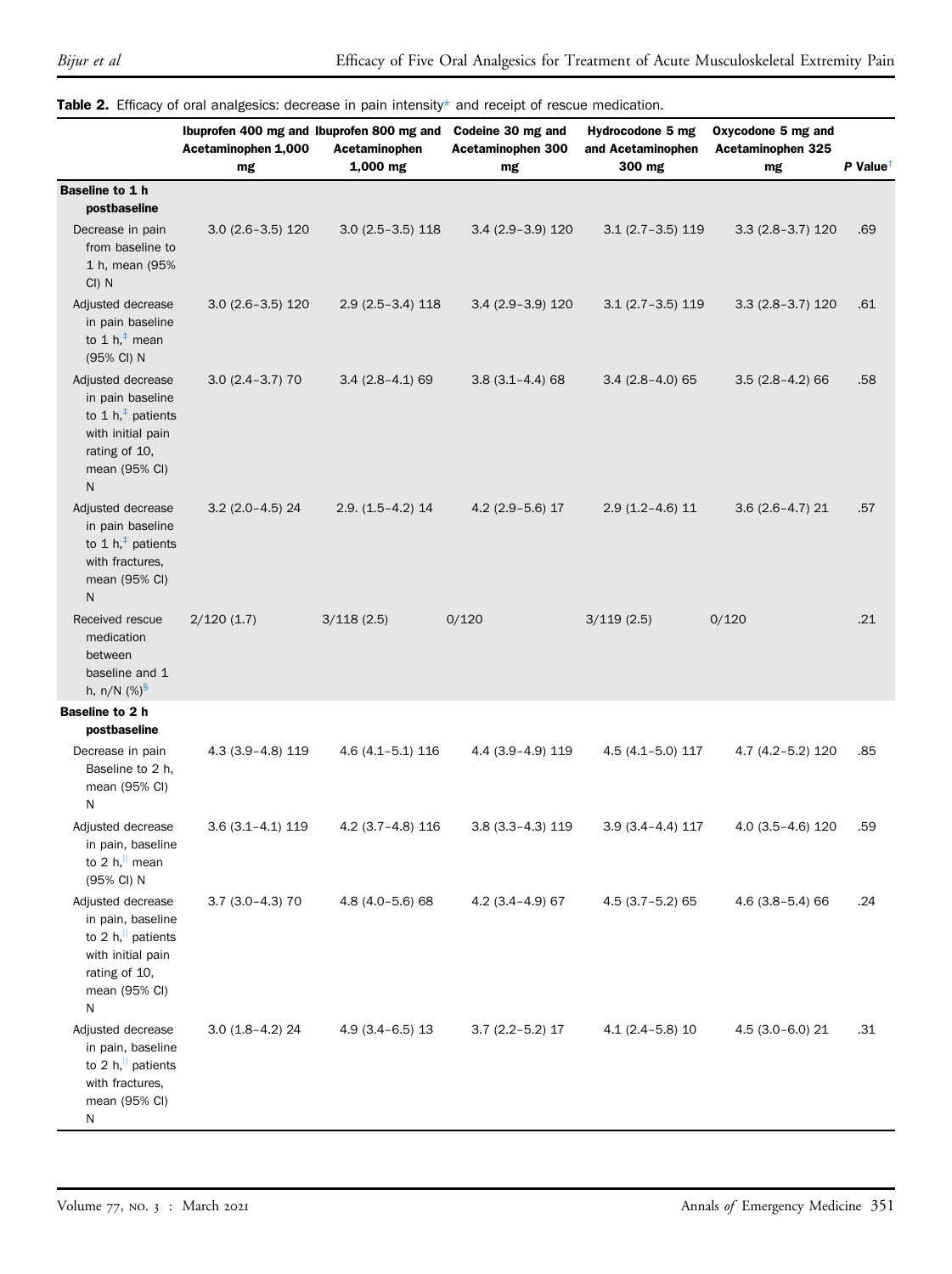|                                                                               | Ibuprofen 400 mg and Ibuprofen 800 mg and<br>Acetaminophen 1,000                                                                                                                                                                                                     | Acetaminophen | Codeine 30 mg and<br>Acetaminophen 300 | Hydrocodone 5 mg<br>and Acetaminophen | Oxycodone 5 mg and<br>Acetaminophen 325 |                        |
|-------------------------------------------------------------------------------|----------------------------------------------------------------------------------------------------------------------------------------------------------------------------------------------------------------------------------------------------------------------|---------------|----------------------------------------|---------------------------------------|-----------------------------------------|------------------------|
|                                                                               | mg                                                                                                                                                                                                                                                                   | $1,000$ mg    | mg                                     | 300 mg                                | mg                                      | $P$ Value <sup>t</sup> |
| Received rescue<br>medication<br>between<br>baseline and 2<br>h, n/N $(\%)^5$ | 29/120 (24.2)                                                                                                                                                                                                                                                        | 28/116 (24.1) | 26/119 (21.8)                          | 27/118 (22.9)                         | 28/120 (23.3)                           | .99                    |
| CI. Confidence interval.<br>*Pain intensity measured by NRS score.            | <sup>T</sup> Significance of ANOVA test of overall association between treatment and outcome.<br><sup>‡</sup> NRS score at rescue, used to calculate adjusted decrease in pain for patients who received rescue medication between baseline and 1 hour postbaseline. |               |                                        |                                       |                                         |                        |

<span id="page-7-3"></span><span id="page-7-2"></span><span id="page-7-1"></span><span id="page-7-0"></span>§n Is the number of patients who received rescue medication; N is the total number of patients in treatment group.

<sup>il</sup>NRS score at rescue, used to calculate adjusted decrease in pain for patients who received rescue medication between baseline and 2 hours postbaseline.

The combination of ibuprofen and acetaminophen at the doses used in this study is not commercially available in the United States. A combination product is available in Australia and New Zealand, but it is at lower dosages of both drugs than what was used in this study. Although both drugs are available without a prescription in the United States, in our experience, many patients prefer "prescription strength" medication because they believe these medications are more effective than over-the-counter analgesics. Furthermore, some insurance plans will cover the same over-the-counter medications if there is a prescription for the larger amount.

Patients who left the ED before the 2-hour point were called by the research associates and asked about their pain, satisfaction, and adverse effects. It is possible that this different mode of obtaining the information affected the responses; however, the percentage of patients who were contacted by telephone in each group was similar, making it unlikely this would affect the outcomes.

A large number of statistical tests were performed. The probability of observing one significant test result was high. Only one test result was statistically significant, indicating that patients who received the opioid combination drugs had more nausea and vomiting than those who did not. Although it is possible this was due to chance, nausea and vomiting are well-known adverse effects of opioid analgesics, and thus the significant test result is likely to reflect a true consequence of the opioid medications.

The results of this study are not directly generalizable to all patients who present to the ED with musculoskeletal pain. Some of the exclusion criteria were chosen for patient safety: receiving medications that might interact with the study drugs, and conditions such as kidney and liver dysfunction. It is likely that these patients would be excluded as part of routine clinical practice. Doctors and

nurse practitioners who were responsible for the patients' care had to be willing to give oral opioids to patients; thus, it is possible that patients in the study were in more pain than the general population of patients presenting with musculoskeletal pain. The sample was predominantly Latino; thus, the findings can most clearly be generalized to this group of patients.

#### DISCUSSION

Because of the increase in prescription opioid–related overdoses and deaths since the  $1990s<sub>z</sub>$  some question the widespread use of oral opioids. Recent data from the National Hospital Ambulatory Care Survey indicate a substantial decrease in ED visits from 2010 (21.5%) to  $2017$  (14.6%) at which an oral opioid was prescribed.<sup>17</sup> Although this may be encouraging from a societal perspective, what the national data cannot indicate is whether pain control in the ED has been less than optimal during this period because of change in class of analgesic prescribed.

The results of this study indicate that, on average, there was no difference in the efficacy of the opioid and nonopioid combination analgesics, or in satisfaction with the analgesics for ED patients with musculoskeletal pain. We did not detect the specified difference in change in pain, 1.3 NRS units, that would indicate the superiority of any treatment over another. None of the test results of efficacy or satisfaction were statistically significant. This suggests that on average, starting pain treatment with the nonopioid combination for patients with musculoskeletal pain may not lessen pain relief compared with treatment with the opioid-containing analgesics.

These findings are consistent with those of a prior study conducted by our group.<sup>[10](#page-11-1)</sup> In that study, we compared a single dose of the opioid combinations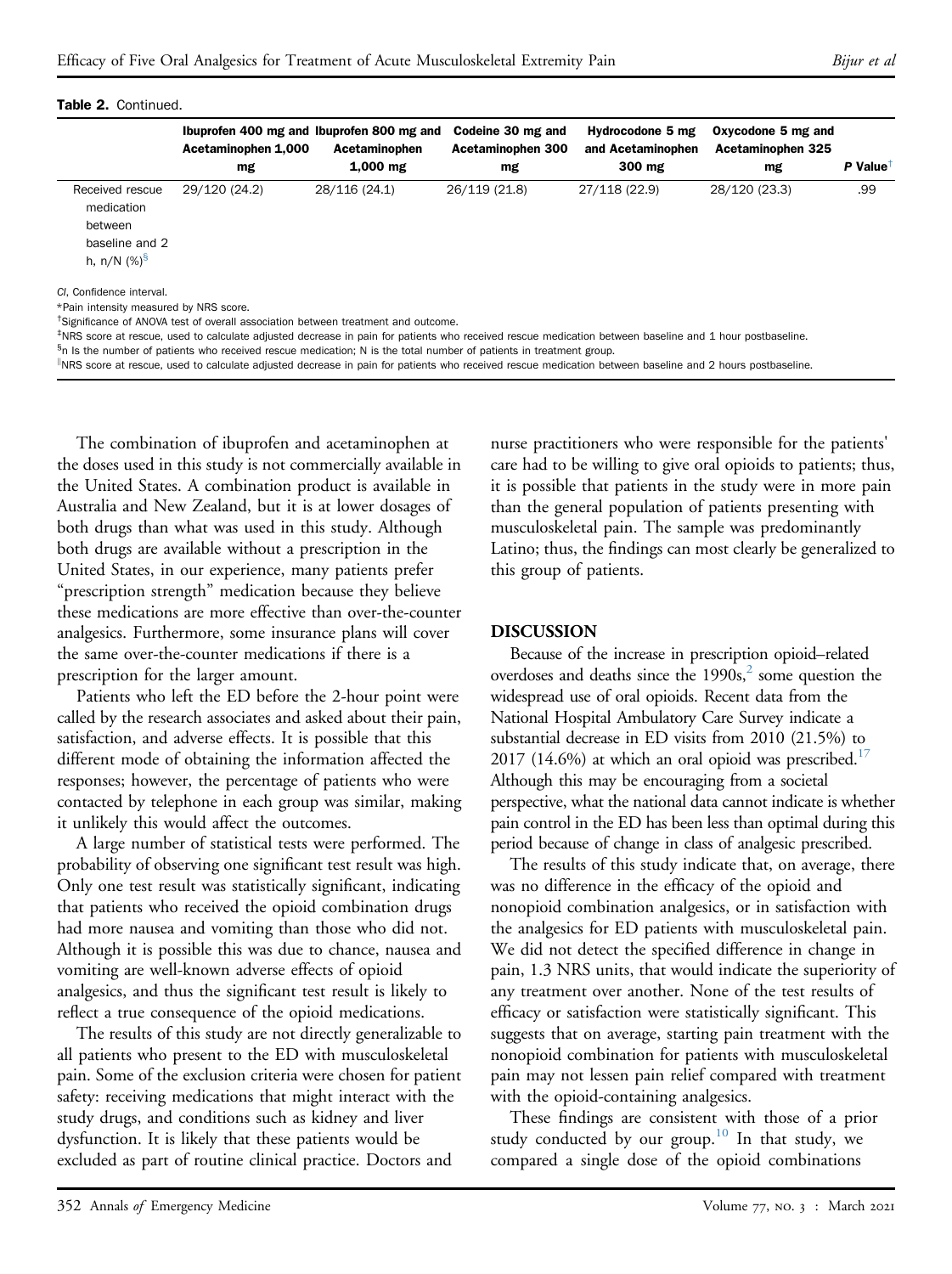

<span id="page-8-0"></span>

Figure 2. A, Change in pain baseline to 1 hour post-baseline by treatment group. B, Change in pain baseline to 2 hours postbaseline by treatment group. Dots indicate individuals' change in pain adujsted for rescue medication. Higher numbers indicate greater decline in pain. The bottom of the box indicates the 25th percentile, the top of the box indicates the 75th percentile, the line inside the box is the median. Data points are offset for visual clarity. APAP, Acetaminophen.

APAP 1000 mg APAP 1000 mg APAP 300 mg APAP 300 mg APAP 325 mg Ibuprofen 400 mg Ibuprofen 800 mg Codeine 30 mg Hydrocodone 5 mg Oxycodone 5 mg

(acetaminophen and codeine, hydrocodone, or oxycodone) against one another and with the nonopioid combination of 400 mg of ibuprofen and 1,000 mg of acetaminophen. The efficacy of the nonopioid combination and satisfaction with pain relief were not different from that of the 3 commonly used opioid combination analgesics. Furthermore, the efficacy of the 3 opioid combinations was indistinguishable between combinations. The current study, which is a replication of that earlier study, has confirmed those results.

The cause of pain may influence the efficacy of the analgesics. In studies conducted by our group that found no difference between opioid and nonopioid analgesics, all patients presented with musculoskeletal pain. In contrast,

results of 2 other studies suggest that the combination of ibuprofen and acetaminophen is superior to codeine and acetaminophen for postoperative pain control.<sup>8[,9](#page-11-0)</sup> The comparisons with codeine were made in patients with postsurgical pain after micrographic surgery of head and neck lesions<sup>8</sup> and extraction of the third molar.<sup>[9](#page-11-0)</sup> Recognition of these differences by cause suggests that the lack of association between treatment and musculoskeletal pain relief cannot be assumed to generalize to other types of pain treated in the ED.

3

In a continued search for a safe and effective analgesic, we added a treatment group with a higher dose of ibuprofen (800 mg of ibuprofen and 1,000 mg of acetaminophen). In the 2007 Oxford League Table of Analgesic Efficacy, studies of 600 or 800 mg of ibuprofen combined had the lowest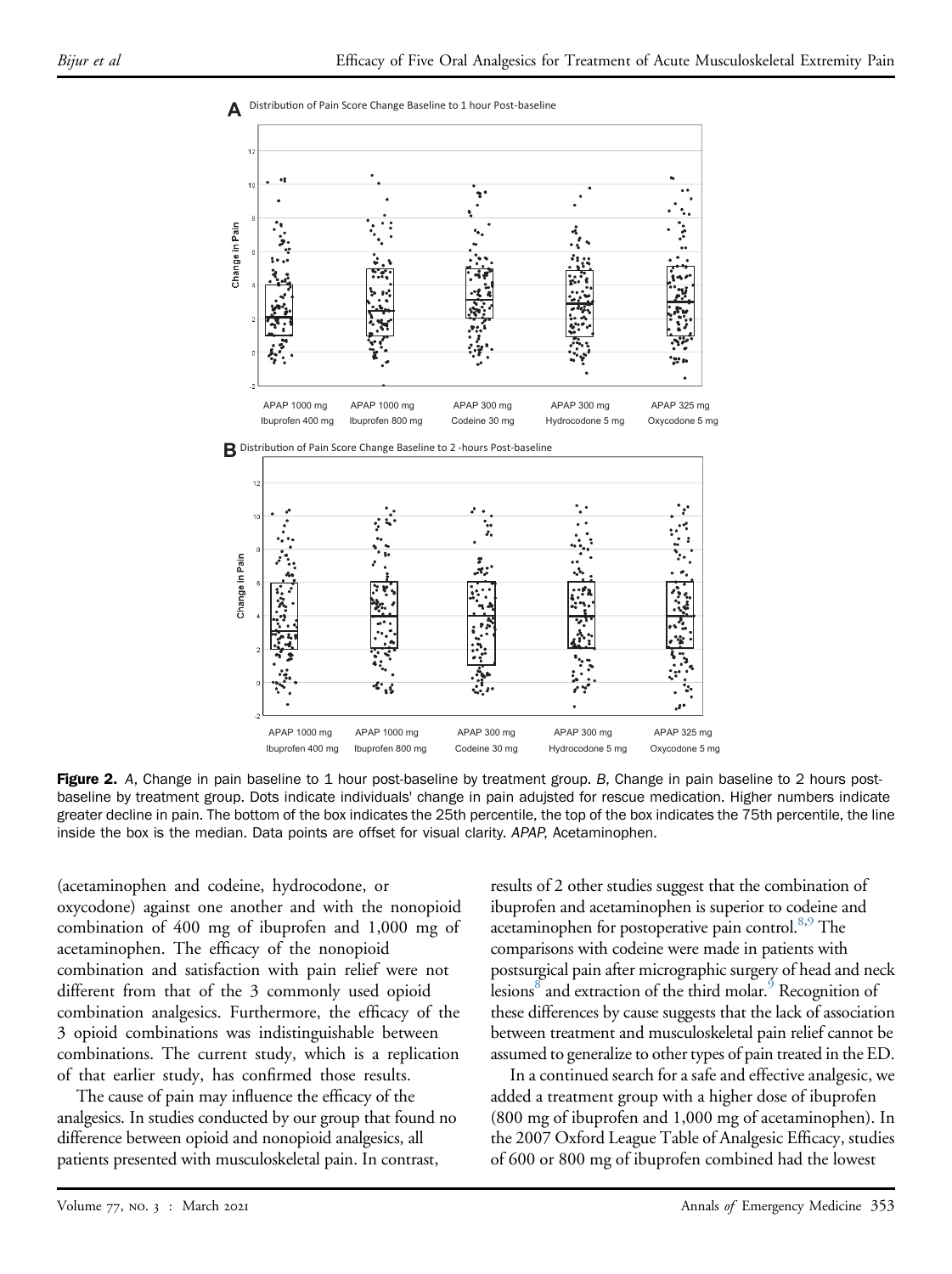| <b>Outcome</b>                           | Ibuprofen 400 mg<br>and Acetaminophen<br>1,000 mg, $n/N$ (%) | Ibuprofen 800 mg<br>and Acetaminophen<br>1,000 mg, $n/N$ (%) | Codeine 30 mg and<br>Acetaminophen 300<br>mg, $n/N$ (%) | Hydrocodone 5 mg<br>and Acetaminophen<br>300 mg, n/N (%) | Oxycodone 5 mg<br>and Acetaminophen<br>325 mg, $n/N$ (%) | $P$ Value* |
|------------------------------------------|--------------------------------------------------------------|--------------------------------------------------------------|---------------------------------------------------------|----------------------------------------------------------|----------------------------------------------------------|------------|
| Baseline to 1 h<br>postbaseline          |                                                              |                                                              |                                                         |                                                          |                                                          |            |
| Satisfied with pain<br>relief            | 82/120 (68.3)                                                | 87/118 (73.7)                                                | 84/120 (70.0)                                           | 86/119 (72.3)                                            | 89/120 (74.2)                                            | .83        |
| Satisfied with time<br>to<br>pain relief | 88/120 (73.3)                                                | 95/118 (80.5)                                                | 85/120 (70.8)                                           | 90/119(75.6)                                             | 98/120 (81.7)                                            | .22        |
| Prefer same<br>analgesic<br>in future    | 77/119 (64.7)                                                | 83/118 (70.3)                                                | 77/120 (64.2)                                           | 81/118 (68.6)                                            | 79/120 (65.8)                                            | .83        |
| Baseline to 2 h<br>postbaseline          |                                                              |                                                              |                                                         |                                                          |                                                          |            |
| Satisfied with pain<br>relief            | 88/118 (74.6)                                                | 93/115 (80.9)                                                | 93/119 (78.2)                                           | 91/117 (77.8)                                            | 99/120 (82.5)                                            | .62        |
| Satisfied with time<br>to<br>pain relief | 90/118(76.3)                                                 | 96/115 (83.5)                                                | 90/119 (75.6)                                           | 92/117 (78.6)                                            | 103/120 (85.8)                                           | .20        |
| Prefer same<br>analgesic<br>in future    | 78/119 (65.5)                                                | 83/116 (71.6)                                                | 75/118 (63.6)                                           | 89/117 (76.1)                                            | 81/118 (68.6)                                            | .25        |

#### <span id="page-9-0"></span>Table 3. Satisfaction with medication.

<span id="page-9-3"></span>number needed to treat of the commonly used oral analgesics, 1.7 (95% confidence interval 1.4 to 2.3), compared with 2.5 (95% confidence interval 2.4 to 2.7) for  $400$  mg ibuprofen.<sup>[11](#page-11-2)</sup> This needs to be interpreted with caution because the number of patients in the studies of the higher doses of ibuprofen was small. Nonetheless, these estimates from a series of randomized trials suggested that

combining 800 mg of ibuprofen with acetaminophen might be a promising strategy to increase analgesic efficacy of nonopioid analgesics. We did not find the higher dose of ibuprofen to improve analgesia compared with 400 mg ibuprofen combined with 1,000 mg acetaminophen. Similarly, a recently published study found no difference between 800, 600, and 400 mg of ibuprofen for ED patients

#### <span id="page-9-1"></span>Table 4. Adverse effects by treatment during 2-hour study period.

|                                          | Ibuprofen 400 mg<br>and Acetaminophen                                                               | Ibuprofen 800 mg<br>and Acetaminophen | Codeine 30 mg and<br>Acetaminophen 300 | Hydrocodone 5 mg<br>and Acetaminophen | Oxycodone 5 mg<br>and Acetaminophen |            |
|------------------------------------------|-----------------------------------------------------------------------------------------------------|---------------------------------------|----------------------------------------|---------------------------------------|-------------------------------------|------------|
| <b>Adverse Effect</b>                    | $1,000$ mg                                                                                          | $1,000$ mg                            | mg                                     | 300 mg                                | 325 mg                              | $P$ Value* |
| No. of patients                          | 120                                                                                                 | 118                                   | 120                                    | 119                                   | 120                                 |            |
| Drowsy/dizzy/<br>lightheaded, No.<br>(%) | 25 (20.8)                                                                                           | 37(31.4)                              | 27(22.5)                               | 32(26.9)                              | 36(30.0)                            | .27        |
| Nausea/vomiting.<br>No. (%)              | 2(1.7)                                                                                              | 2(1.7)                                | 6(5.0)                                 | 10(8.4)                               | 8(6.7)                              | .05        |
| Abdominal pain/<br>heartburn, No. (%)    | 2(1.7)                                                                                              | 2(1.7)                                | 4(3.3)                                 | 5(4.2)                                | 4(3.3)                              | .66        |
| Gas/diarrhea, No. (%)                    | 2(1.7)                                                                                              | 1(0.8)                                | 1(0.8)                                 | 1(0.8)                                | 1(0.8)                              | .96        |
| Rash/itch, No. (%)                       | 0<br><b>Solvathenner of 2 test of consult presidentes between theodoxical radioans of the state</b> | 2(1.7)                                | 2(1.7)                                 | 3(1.7)                                | $\mathbf 0$                         | .26        |

<span id="page-9-2"></span>Significance of  $\chi^2$  test of overall association between treatment and adverse effect.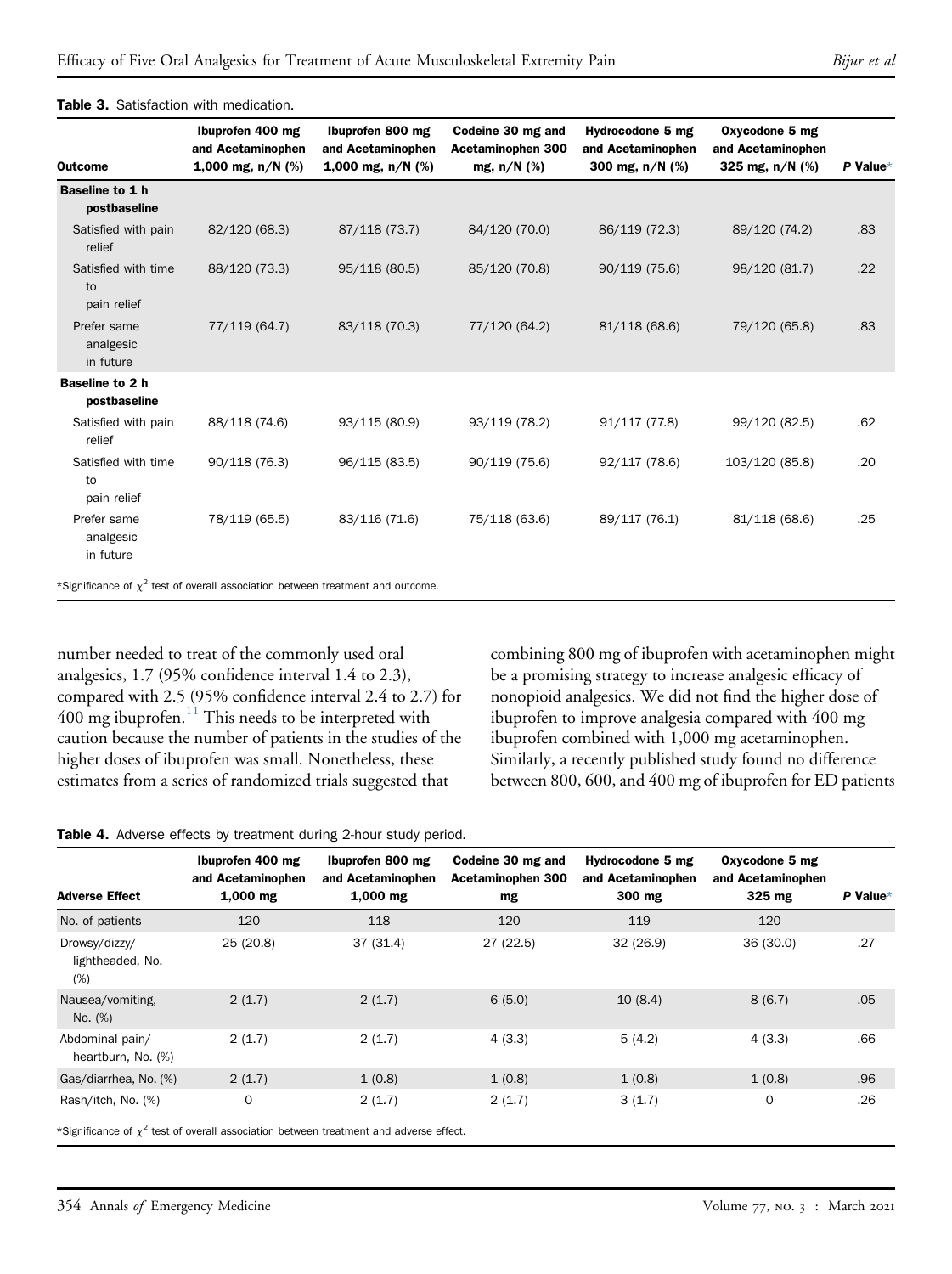with acute musculoskeletal pain.<sup>[12](#page-11-3)</sup> The lack of additional benefit is likely to reflect the analgesic ceiling of ibuprofen.

The absence of statistically significant differences in efficacy of the 5 analgesics was also found when analyses were restricted to patients who may have had higher pain intensity, evidenced by pain ratings of 10 (worst imaginable pain) or by diagnosis of fracture. However, the study was not powered to address these subgroups of the sample. The difference in efficacy between the lower dose of ibuprofen and acetaminophen and several other analgesic combinations 2 hours postbaseline met the criterion for clinical significance. These exploratory analyses suggest that 400 mg ibuprofen and 1,000 mg of acetaminophen might provide inferior pain control for patients with higher levels of pain and warrant further study with adequate power.

The wide variability of pain relief provided by each of the analgesic combinations studied is highlighted in [Figure 2](#page-8-0). Focus on mean or median responses obscures the fact that many patients fail to achieve adequate analgesia even though the mean or median decline is substantial. One quarter of all patients in the current study reported less than a 2-NRSpoint decrease in pain from baseline to 1 hour postbaseline. Similarly, one quarter of the patients received rescue medication. Variable response to both opioid and nonopioid analgesics highlights the need to identify individual characteristics that can help inform clinical decisions about analgesics to assess adjunctive analgesics and continue the quest for new analgesics that provide effective analgesia for more patients in pain.

The incidence of adverse effects was low and similar across groups, with the exception of nausea and vomiting. Nausea and vomiting were substantially more frequent in patients who received opioids than those who did not. These well-known adverse effects further contribute to a clinical decision to treat with nonopioid analgesics.

In summary, the study indicates that in ED patients with musculoskeletal pain, there was no difference in the efficacy of the opioid and nonopioid combination analgesics or in satisfaction with the analgesics. There were also no differences in the incidence of adverse effects, with the exception of nausea and vomiting, which had a higher incidence in patients treated with opioid analgesics than in those who received nonopioid analgesics.

Supervising editor: Donald M. Yealy, MD. Specific detailed information about possible conflict of interest for individual editors is available at <https://www.annemergmed.com/editors>.

Author affiliations: From the Department of Emergency Medicine, Albert Einstein College of Medicine, Bronx, NY (Bijur, Friedman, Irizarry, Gallagher); and the Department of Emergency Medicine, Albany Medical Center, Albany, NY (Chang).

Author contributions: PEB, BWF, AKC, and EJG were responsible for study conception and design, and review and editing of the article. BWF and EI were responsible for supervision of data acquisition. PEB was responsible for data analysis. PEB and BWF were responsible for preparation of article. PEB takes responsibility for the paper as a whole.

All authors attest to meeting the four [ICMJE.org](http://ICMJE.org) authorship criteria: (1) Substantial contributions to the conception or design of the work; or the acquisition, analysis, or interpretation of data for the work; AND (2) Drafting the work or revising it critically for important intellectual content; AND (3) Final approval of the version to be published; AND (4) Agreement to be accountable for all aspects of the work in ensuring that questions related to the accuracy or integrity of any part of the work are appropriately investigated and resolved.

Funding and support: By Annals policy, all authors are required to disclose any and all commercial, financial, and other relationships in any way related to the subject of this article as per ICMJE conflict of interest guidelines (see [www.icmje.org\)](http://www.icmje.org). Funding was provided by the Department of Emergency Medicine of the Albert Einstein College of Medicine and grant UL1TR001073-06 for use of REDCap (Research Electronic Data Capture).

Publication dates: Received for publication May 10, 2020. Revisions received September 14, 2020; September 26, 2020, and October 1, 2020. Accepted for publication October 5, 2020.

Trial registration number: NCT03173456

#### <span id="page-10-0"></span>**REFERENCES**

- 1. [Ducharme J. Proceedings from the First International Symposium on](http://refhub.elsevier.com/S0196-0644(20)31265-8/sref1) [Pain Research in Emergency Medicine: foreword.](http://refhub.elsevier.com/S0196-0644(20)31265-8/sref1) Ann Emerg Med. [1996;27:399-403.](http://refhub.elsevier.com/S0196-0644(20)31265-8/sref1)
- <span id="page-10-1"></span>2. US Department of Health and Human Services. Addressing prescription drug abuse in the United States: current activities and future opportunities. Available at: [https://www.cdc.gov/drugoverdose/](https://www.cdc.gov/drugoverdose/pdf/HHS_Prescription_Drug_Abuse_Report_09.2013.pdf) [pdf/HHS\\_Prescription\\_Drug\\_Abuse\\_Report\\_09.2013.pdf.](https://www.cdc.gov/drugoverdose/pdf/HHS_Prescription_Drug_Abuse_Report_09.2013.pdf) Accessed August 10, 2020.
- <span id="page-10-2"></span>3. [Yealy DM, Green SM. Opioids and the emergency physician: ducking](http://refhub.elsevier.com/S0196-0644(20)31265-8/sref3) [between pendulum swings.](http://refhub.elsevier.com/S0196-0644(20)31265-8/sref3) Ann Emerg Med. 2016;68:209-212.
- <span id="page-10-3"></span>4. [Hyllested M, Jones S, Pedersen JL, et al. Comparative effect of](http://refhub.elsevier.com/S0196-0644(20)31265-8/sref4) [paracetamol, NSAIDs or their combination in postoperative pain](http://refhub.elsevier.com/S0196-0644(20)31265-8/sref4) [management: a qualitative review.](http://refhub.elsevier.com/S0196-0644(20)31265-8/sref4) Br J Anaesth. 2002;88:199-214.
- 5. [Ong CKS, Seymour RA, Lirk P, et al. Combining paracetamol](http://refhub.elsevier.com/S0196-0644(20)31265-8/sref5) [\(acetaminophen\) with nonsteroidal antiin](http://refhub.elsevier.com/S0196-0644(20)31265-8/sref5)flammatory drugs: a [qualitative systematic review of analgesic ef](http://refhub.elsevier.com/S0196-0644(20)31265-8/sref5)ficacy for acute postoperative pain. Anesth Analg[. 2010;110:1170-1179](http://refhub.elsevier.com/S0196-0644(20)31265-8/sref5).
- 6. [Bailey E, Worthington HV, van Wijk A, et al. Ibuprofen and/or](http://refhub.elsevier.com/S0196-0644(20)31265-8/sref6) [paracetamol \(acetaminophen\) for pain relief after surgical removal of](http://refhub.elsevier.com/S0196-0644(20)31265-8/sref6) lower wisdom teeth. [Cochrane Database Syst Rev](http://refhub.elsevier.com/S0196-0644(20)31265-8/sref6). [2013;\(2\):CD004624.](http://refhub.elsevier.com/S0196-0644(20)31265-8/sref6)
- <span id="page-10-4"></span>7. [Bondarsky EE, Domingo AT, Matuza NM, et al. Ibuprofen vs](http://refhub.elsevier.com/S0196-0644(20)31265-8/sref7) [acetaminophen vs their combination in the relief of musculoskeletal](http://refhub.elsevier.com/S0196-0644(20)31265-8/sref7) [pain in the ED: a randomized, controlled trial.](http://refhub.elsevier.com/S0196-0644(20)31265-8/sref7) Am J Emerg Med. [2013;31:1357-1360](http://refhub.elsevier.com/S0196-0644(20)31265-8/sref7).
- <span id="page-10-5"></span>8. [Sniezek PJ, Brodland DG, Zitelli JA. A randomized controlled trial](http://refhub.elsevier.com/S0196-0644(20)31265-8/sref8) [comparing acetaminophen, acetaminophen and ibuprofen, and](http://refhub.elsevier.com/S0196-0644(20)31265-8/sref8) [acetaminophen and codeine for postoperative pain relief after Mohs](http://refhub.elsevier.com/S0196-0644(20)31265-8/sref8) [surgery and cutaneous reconstruction.](http://refhub.elsevier.com/S0196-0644(20)31265-8/sref8) Dermatol Surg. [2011;37:1007-1013](http://refhub.elsevier.com/S0196-0644(20)31265-8/sref8).